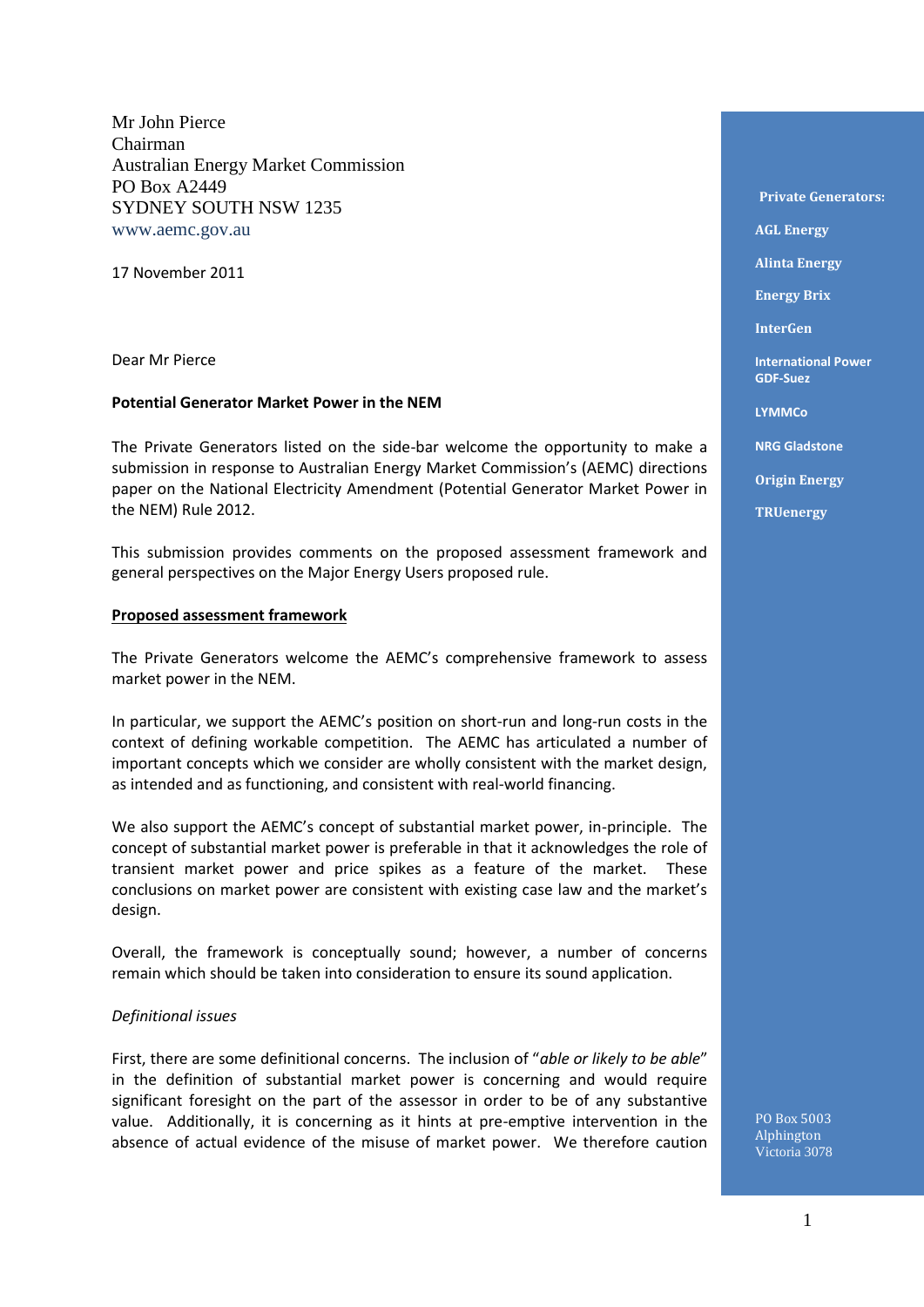against the use of forward looking analysis (the outputs of which are inherently imprecise and uncertain) as the basis for regulatory intervention.

The definition of market also requires further consideration. The market can, and should, be conceived in two ways. First, the NEM (spot market) and second the broader market.

The broader market the NEM sits within is less easily definable but requires careful consideration as it is a primary driver of investor decision-making. This includes:

- the competitive contracts market derivative and bi-lateral contracts;
- retail markets which of themselves create additional build incentives and constraints on market power for vertical integrated companies;
- transmission and distribution networks;
- competition from other fuels, including gas;
- embedded generation; and
- commodity markets more broadly.

While we appreciate that the broader market is difficult to limit, and complicates the analysis, it is an essential part of an investor's decision-making framework. Hence, any discussion and analysis, including modelling, needs to be considered in the context of this broader market.

The timeframes proposed by the AEMC to measure substantial market power are also concerning. Limiting the threshold to spot market and contract market outcomes over a period of between one and three years is insufficient and will likely misrepresent the structure of the market.

The long-run is inherently difficult to assess and hence attempts to capture dynamic responses over the long term are fraught with difficulty. The calculation process becomes more difficult if an inappropriate timeframe is used.

The NEM itself has only been in existence for over a decade, which is of itself not necessarily consistent with long-run measures especially given the nature of electricity supply and consumption and the asset base. However if a period needs to be nominated, a period of ten or five years is more informative than one or three.

### *Barriers to entry*

Second, we welcome the AEMC's analysis indicating that the issue of barriers to entry requires consideration. The Private Generators consider the identification of barriers to entry is a critical component of the analysis. Arguably, identification of barriers to entry would be a pre-condition to further analysis given material barriers to entry form a pre-condition to market power arising and being misused.

We note that the NEM record on new entry seems to directly undermine arguments suggesting such barriers exist and therefore dilutes arguments purporting that market power is a problem in the NEM. Notably, the NEM history of new entry needs to be comprehensively considered when reviewing the issue of barriers to entry.

We note further, that the analysis has highlighted the issue of strategic barriers to entry and potential deficiencies in the transmission investment frameworks. With regard to the latter, if there are genuine concerns that the transmission framework is leading to inefficient price separation, than that should be considered explicitly.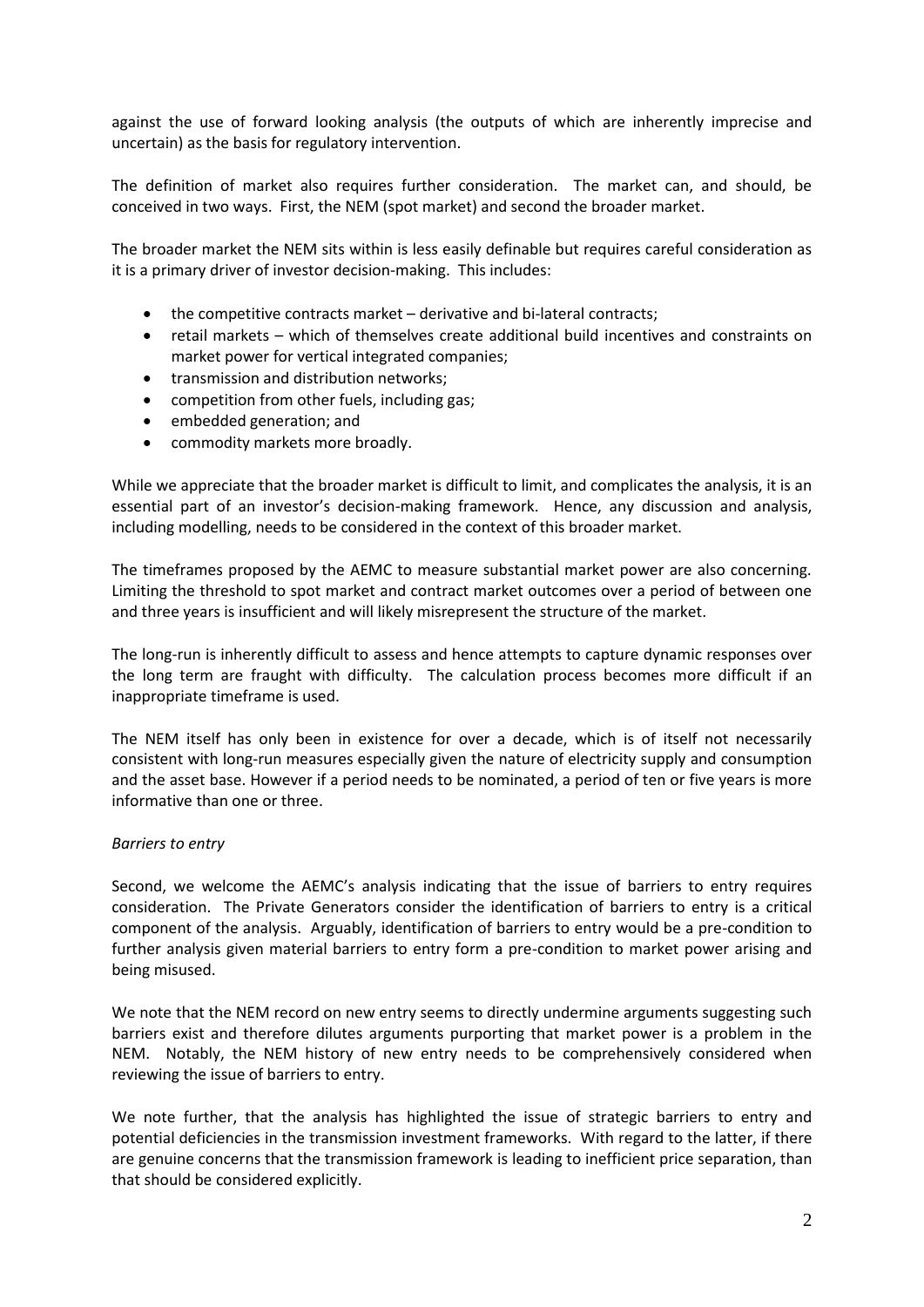With regards to the issue of strategic barriers the Private Generators are concerned by the commentary which suggested that there are an "ideal" number of high priced events. Furthermore, we are concerned the analysis may seek to distinguish between "real scarcity" and "artificial scarcity". This is a path which has been previously investigated and which the Private Generators consider is flawed.

# *LRMC (long-run marginal cost) approach*

We understand the value of conducting modelling to inform the analysis. The Private Generators support this approach at a general level. However, we do not believe there exists a single "white line" LRMC test which provides a justifiable basis for intervention and we note the LRMC approach requires significantly more detailed articulation.

The approach seems to attempt to use an optimised LRMC best suited to a regulated environment, where future investment is more readily identifiable, to measure the cost of bringing forward future investment increments.

To have traction with industry, the Private Generators suggest the AEMC needs to use the LRMC required by an investor in order to bring on the marginal plant in the NEM. This would effectively be the levelised cost of investment in a single gas-fired peaking plant. Such an analysis may be captured by the AEMC's proposed approach, but if not, it should supplement, if not lead to the revision of the AEMC's approach.

As it relates to the analysis, we note that both forward-looking and historical models are of limited value in isolation. For instance, it is unclear what a retrospective analysis that indicated a perceived issue in year X would provide. It certainly does not provide a basis for regulatory intervention and ultimately is just as likely to indicate that outcomes vary over time as expected in a dynamic market.

A forward-looking indicator is inherently subjective and based on limited assumptions. For example, it needs to assume a future technology mix and forecasts of future demand. Therefore, it can only be inaccurate. As such, while informative the Private Generators consider that it does not form a basis for justifiable intervention.

### *SSNIP*

The SSNIP is an informative market definition tool but appears biased towards narrow markets, regionalisation of the NEM, and single products. Given the low hurdle rate provided by the AEMC, the SSNIP may incorrectly raise concerns that are unwarranted. Caution should be exercised in the use of the SSNIP in the same manner as is the case with any LRMC modelling. It also does not provide a basis for intervention or changes to market design.

### **Perspectives on the MEU proposed rule change**

### *The market continues to deliver efficient outcomes*

The Private Generators do not consider that the MEU have provided evidence to substantiate their market power claims or justify such a significant redesign of the NEM.

Wholesale electricity prices remain competitive and, in some jurisdictions, are at levels which undermine financial viability for some generators and at present do not justify further investment.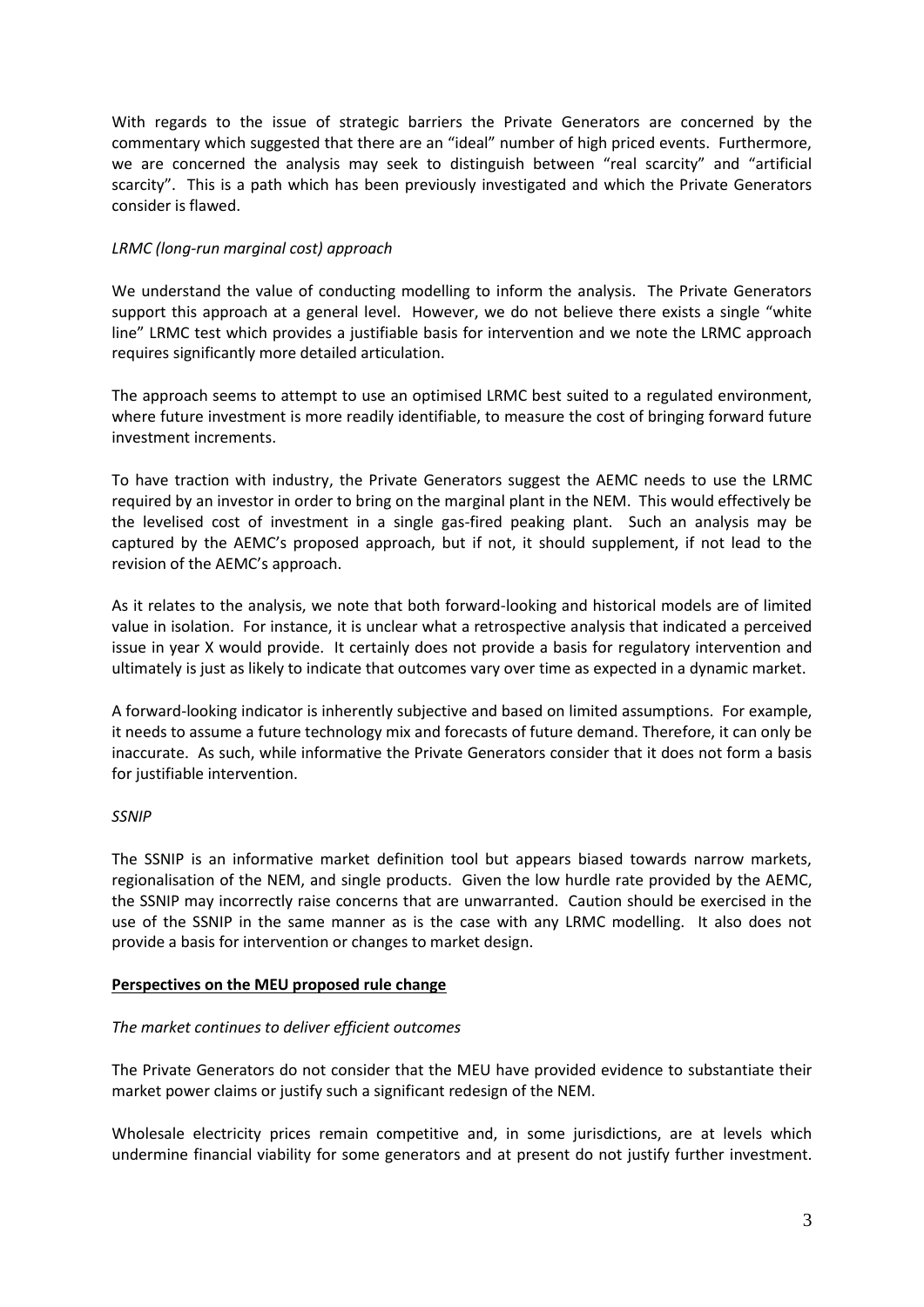For example, recent concerns raised by the Queensland Government contributing to the merger of Stanwell and Tarong, and low prices in Victoria.

Contract markets remain strong. While contract liquidity is not an end in itself it is an important part of the wider market. As it stands the contract market is comprised of multiple participants and intermediaries. The contract market is mature and provides sophisticated risk management options to participants. Additionally, bilateral contracts tailored to the needs and circumstances of individual generators, retailers and large customers are an important feature of the market.

Consumer concern regarding high prices is not driven by wholesale energy price increases. The Private Generators note that climate change policies, renewable energy initiatives and network investment costs are the primary contributing factors to recent – and forecast – price rises. The appropriateness of these outcomes is not a matter for this submission but should be taken into consideration by the AEMC.

It is important to note that the market has a strong history of new investment driven by the private sector. This includes both generation and retail, including in South Australia.

While it is expected that entry and exit decisions will vary over time and jurisdiction, and that price cycles, in both retail and wholesale, will affect those decisions and in turn profitability, there is scant evidence to suggest the market is not efficient. The Private Generators consider the current market structure, without intervention and distortion, has delivered and will continue to deliver effective competition and reliability of supply. This is aptly demonstrated in the following diagrams produced by the Australian Energy Regulator (AER).

First, new generation is informed by price changes. The diagram below illustrates the market is effectively delivering additional supply when price outcomes warrant it. This is not to suggest that price increases are the only trigger for new entry or indeed that generation is the only method an investor may use to capture value and increase competition. However, it does demonstrate that step changes can be expected when required and that generation is responsive to price rises.



Second, the market continues to provide capacity in excess of actual and forecast demand, noting that forecast demand is generally in excess of actual demand and a trigger for intervention by the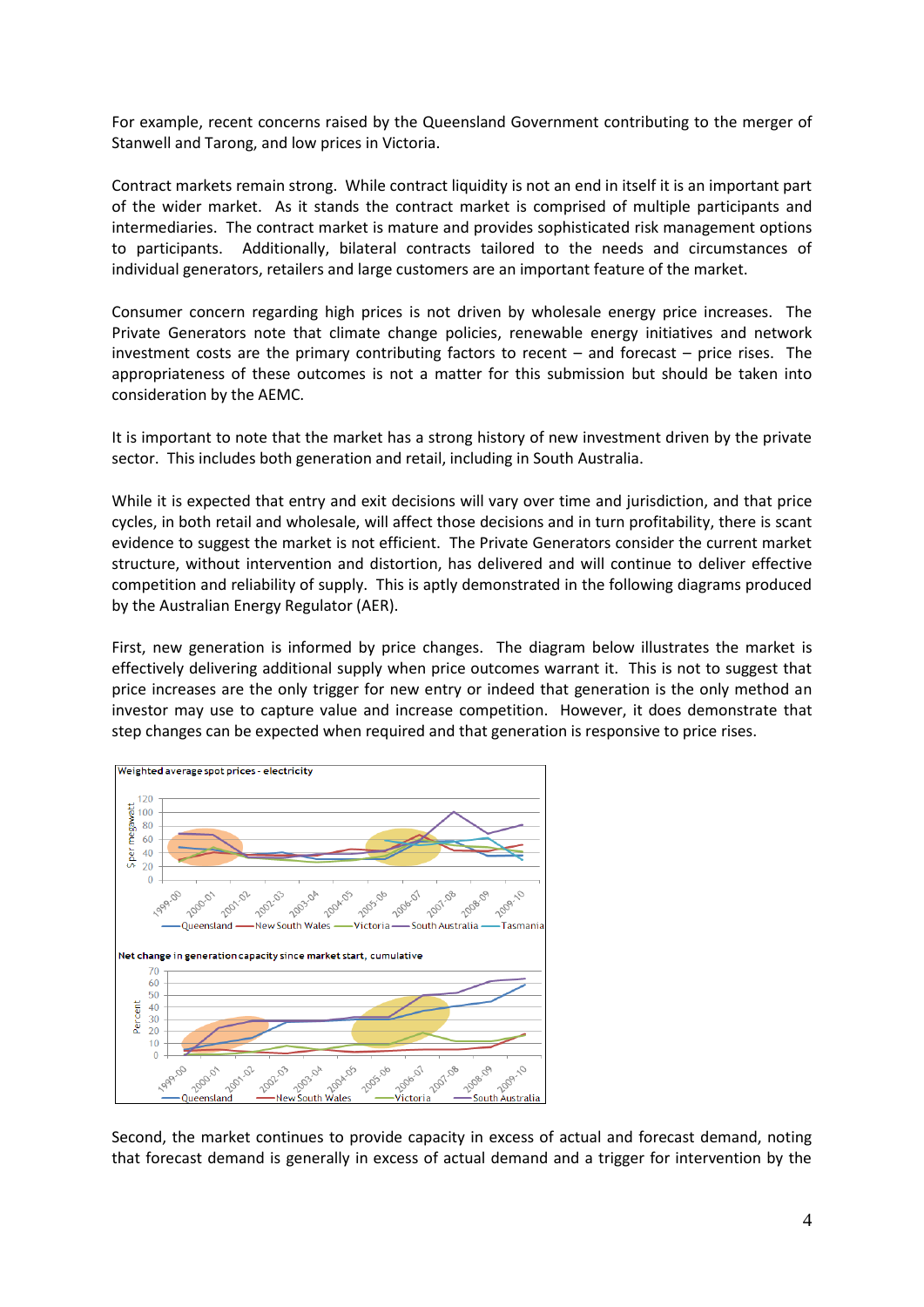Australian Energy Market Operator. This clearly indicates that concerns regarding ongoing capacity have not been an issue since NEM inception.



The Private Generators consider the current design works well and the MEU perspective that the market is flawed and that dominant generators can drive sustained high prices is unsubstantiated.

## *The market is already sufficiently regulated*

No evidence has been provided to suggest the market is not already sufficiently regulated and framed, so as to promote efficiency. The AER, AEMO, AEMC, Australian Competition and Consumer Commission (ACCC) and various state bodies all have a role to play in establishing strong market governance arrangements.

In particular, the ACCC's role and the AER's (as industry regulator) active engagement ensure a level of scrutiny arguably in excess of many industries. Furthermore, given the focus on the electricity sector generally the threat of political or policy intervention is an active deterrent which should not be underestimated.

The Private Generators consider the existing regulatory arrangements are appropriate and that there is an absence of compelling evidence for reform or regulation. It appears any arguments in favour are based on theoretical preferences and not practical outcomes that have any long-run bearing on efficiency or consumer welfare.

### *The MEU proposal would reduce efficiency*

The MEU's proposal is fundamentally inconsistent with the NEM framework and would have a lasting negative effect on the market by:

- creating an inhospitable investment environment;
- being inconsistent with NEM framework;
- impeding new entry;
- promoting a fundamental and disruptive change to the market; and
- undermining price discovery.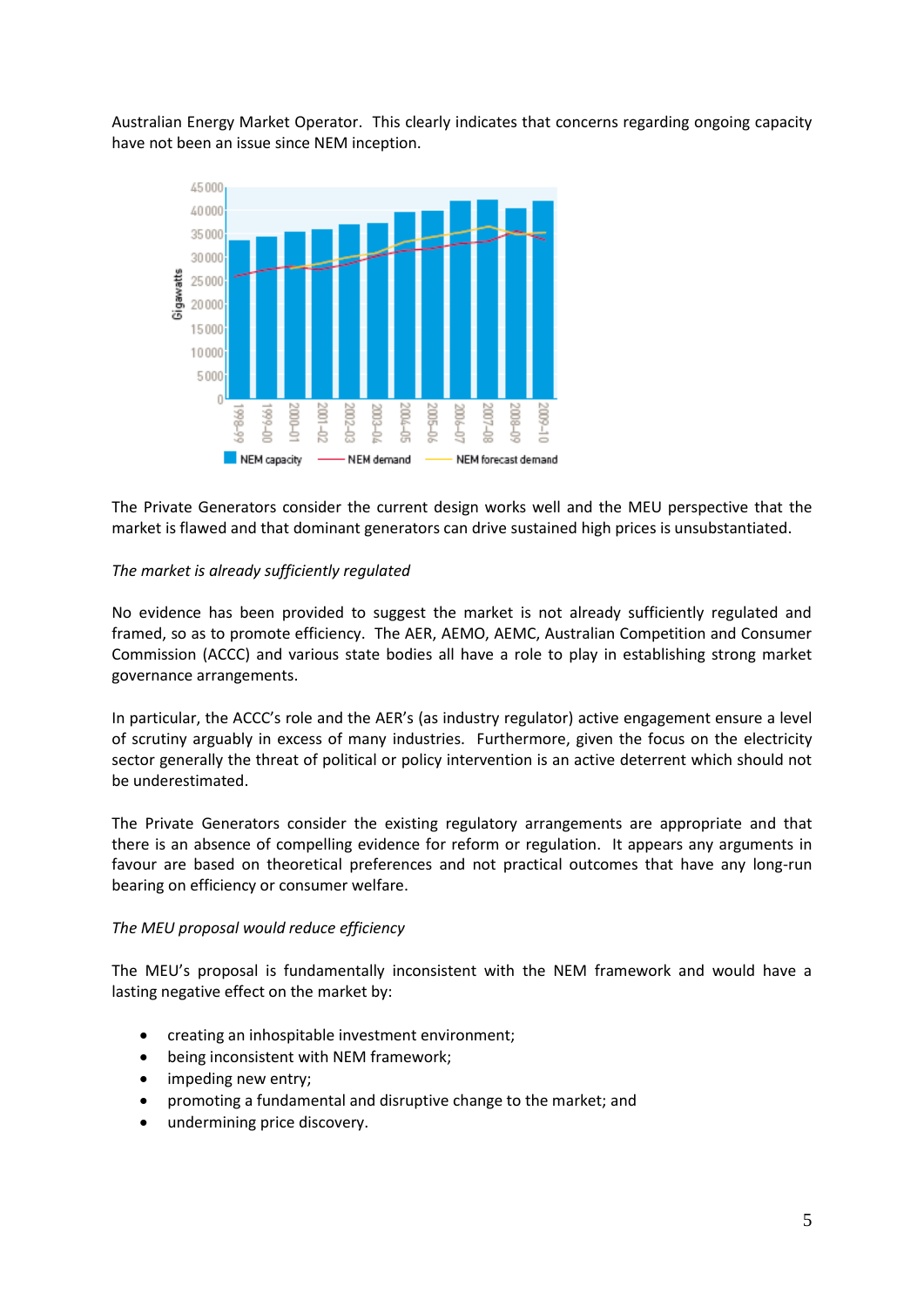Investment in long life, significant cost infrastructure in a competitive market requires a significant appetite for commercial risk. This is a risk worth taking when a proponent has the expectation it can achieve its return over the life of the asset. As the proposal creates additional investment uncertainty it will be noted by potential investors and will without doubt impair the investment environment if it proceeds.

The current market was designed with the expectation of high price events and therefore to remove their impact on the market is not consistent with the expectations of investors, contract counterparties and inconsistent with the rational underpinning changes to the reliability settings recommended by the Reliability Panel and endorsed by the AEMC.

New private investment in long term significant cost infrastructure requires a degree of stability in the core design of the market. The mere fact that this proposal is being entertained, notwithstanding the appropriate due diligence by the AEMC, is a source of unease and uncertainty for owners and new investors.

The proposal itself introduces a level of complexity and subjectivity in determining dominant generators and requires reliance on price data that will be subject to debate. It also undermines price discovery by introducing an artificial price barrier that can act to mask true price signals. It is difficult to see how the operation of the market could remain in place, let alone be improved, as a consequence of this rule change. The fact alternative market forms were raised at the public forum suggests stakeholders are aware of this.

## *The MEU proposal is a risk management tool not a market power issue*

What is clear from the MEU's proposal is the desire to alter the market's dynamic to minimise risk exposure for a specific category of participants. The introduction of a price cap would have the effect of replicating cover for price risk without large consumers needing to implement hedging strategies or enter the retail market.

In the view of the Private Generators the Administered Price Cap, Market Price Cap and Cumulative Price Threshold already cap price outcomes for the purpose of risk mitigation. Should customers seek an additional level of risk management to suit their risk appetite they should either seek the certainty of competitive retail prices or appropriate hedging contracts to mitigate their exposure to the market.

Additionally, we note the decision-making of generators formed a notable part of the discussion during the AEMC's public forum. As such we encourage the AEMC to give consideration to the role played by the risk management decisions made by the proponent's affected members. Given statements made at the AEMC's public forum implied that those parties hedging decisions underpinned much of their concern, we believe this is likely to illuminate the analysis and should be considered.

In that regard, we reiterate the view that the MEU proposal is not a proposal to address market power. We suggest that the MEU's proposal is a risk management tool advocated by participants who have made poor risk management decisions in affected periods.

# *Technical papers*

At the AEMC public forum the prospect of the AEMC releasing a technical paper on the proposed LRMC approach was broached. We seek a commitment from the AEMC to provide such a paper